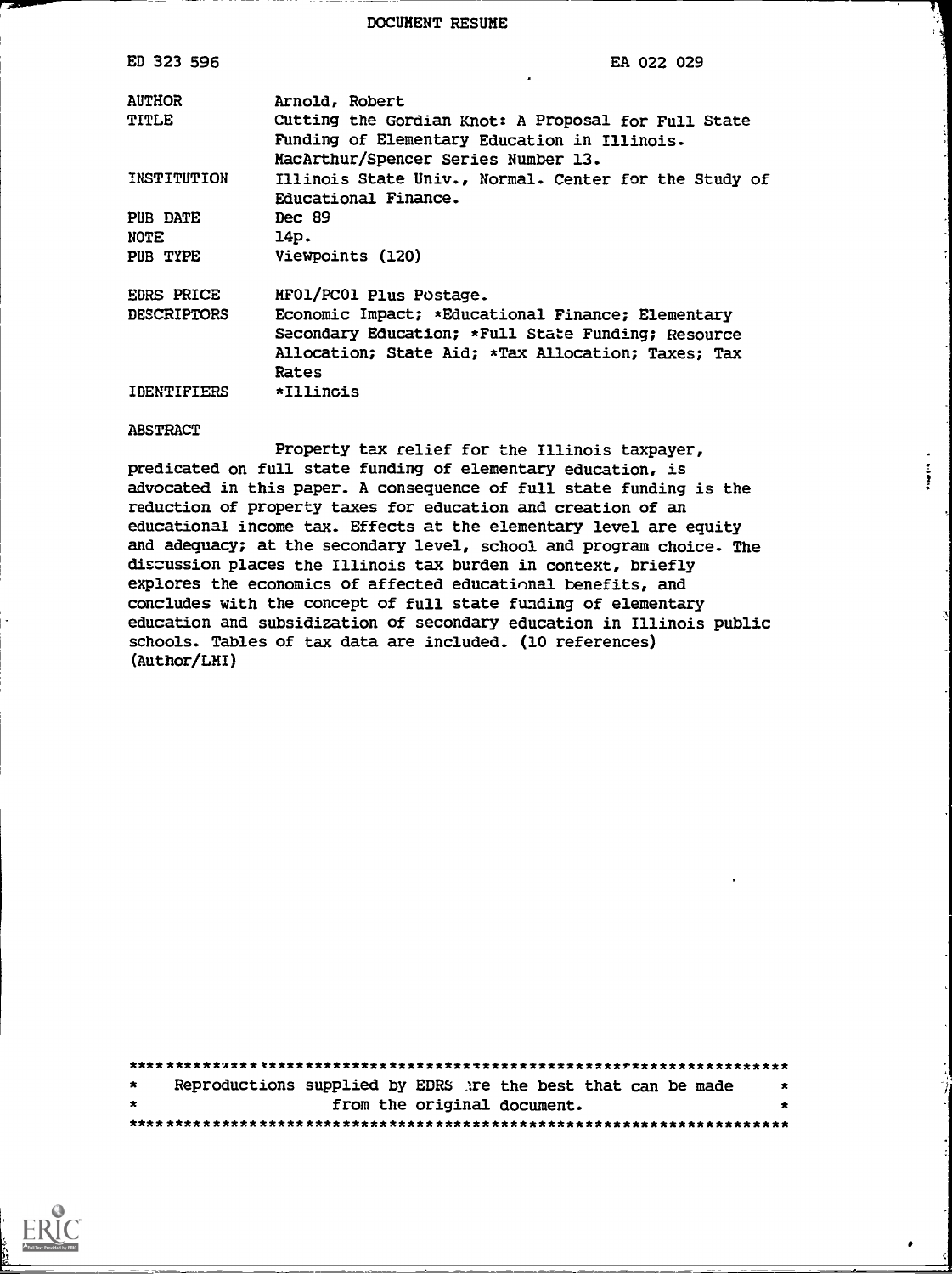## **MacArthur/Spencer Series Number 13**

**CUTTING THE GORDIAN KNOT:** A PROPOSAL FOR FULL STATE FUNDING OF ELEMENTARY EDUCATION IN ILLINOIS

> **U.S. DEPARTMENT OF EDUCATION** Office of Educational Research and Improvement EDUCATIONAL RESOURCES INFORMATION<br>CENTER (ERIC)

Minis document has been reproduced as<br>Miscenved from the person or organization originating it.

El Minor changes have been made to immove

Points of view or opinions stated in this docu-۰ ment do not necassarily represent official

"PERMISSION TO REPRODUCE THIS MATERIAL HAS BEEN GRANTED BY

TO THE EDUCATIONAL RESOURCES **INFORMATION CENTER (ERIC)."** 

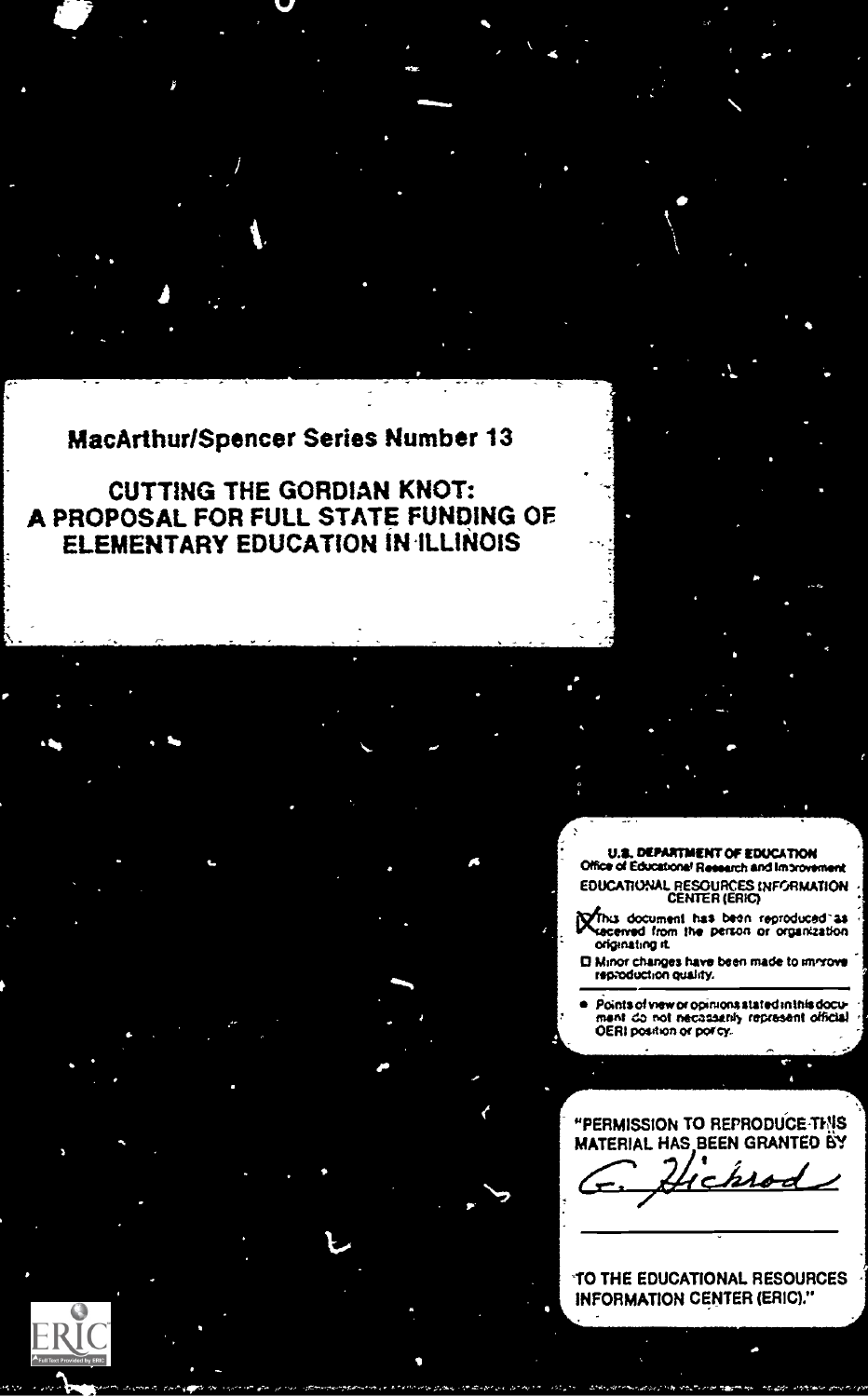# MacArthur/Spencer Series Number 13

 $\lambda$ 

쉋

## CUTTING THE GORDIAN KNOT: A PROPOSAL FOR FULL STATE FUNDING OF ELEMENTARY EDUCATION IN ILLINOIS

Robert Arnold

Center for the Study of Educational Finance Illinois State University Normal, IL 61761

December 1989

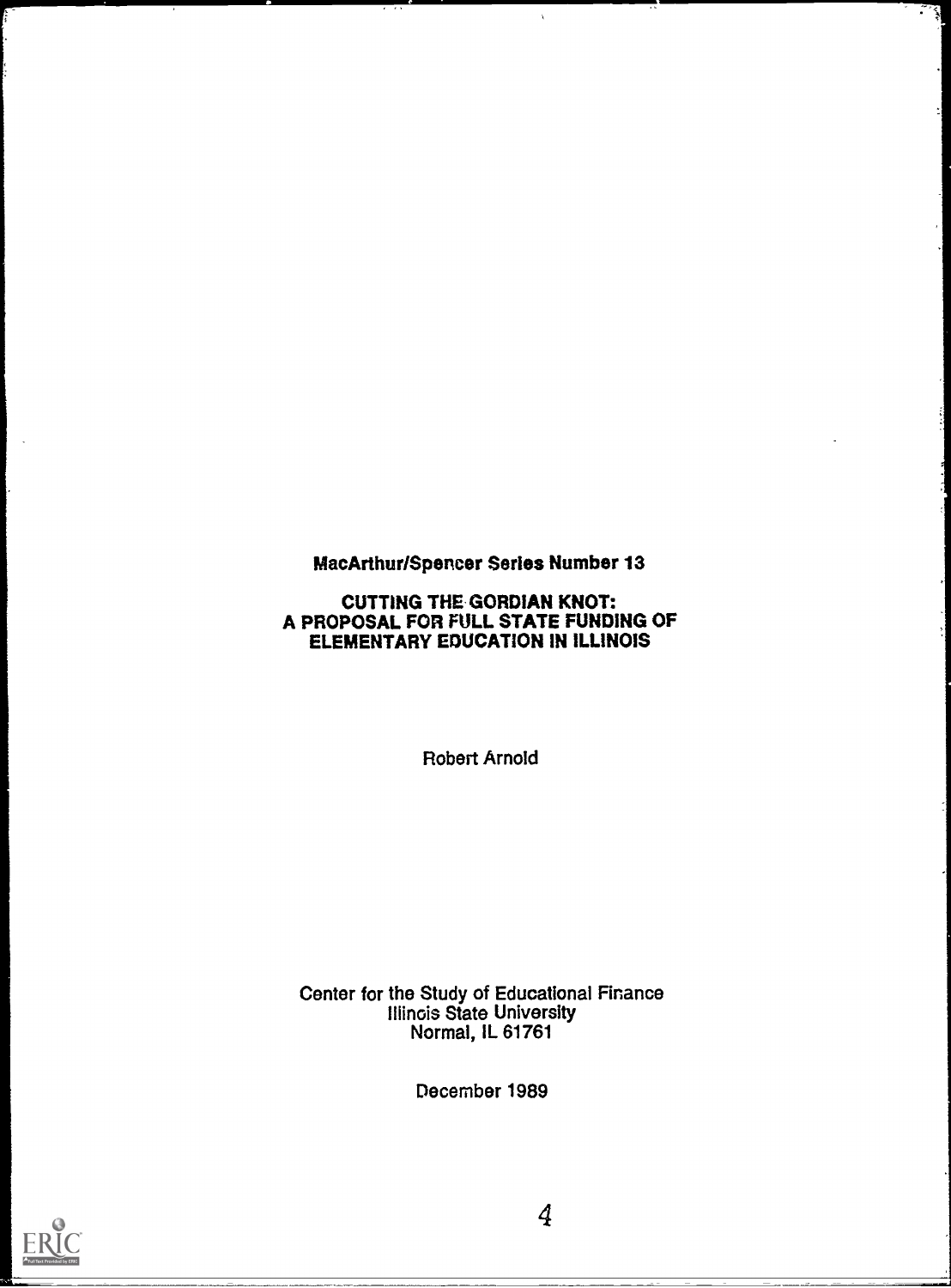This series of monographs is dedicated to Professor Lucy Jen Huang Hickrod, late of the Sociology Department of Illinois State University. Death has forever taken Professor Huang Hickrod from intellectual labors, but she remains an inspiration to her husband, her family and her many friends. Sic transit Gloria Mundl.

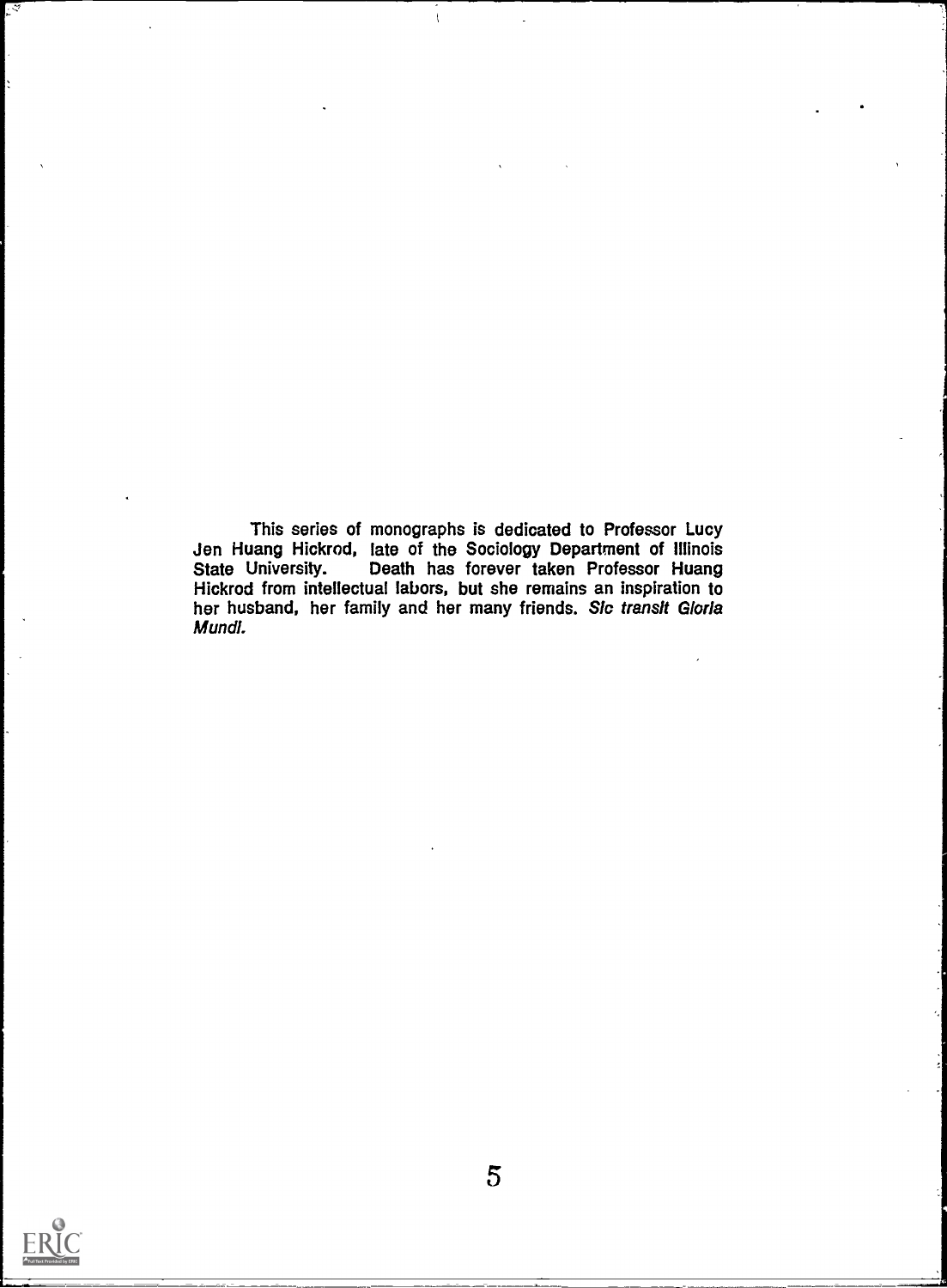## Abstract

This argument for property tax relief for the Illinois taxpayer is predicated on full-state funding of elementary education. education would be reduced and an educational income tax would be actualized. Equity and adequacy become achievable at the elementary level. Choice of programs and schools at the secondary level becomes possible. The discussion that follows places the Illinois tax burden in context, briefly explores the economics of affected educational benefits, and concludes with the concept of full-state funding of elementary education and subsidization of secondary education in the public schools in Illinois.

### **Introduction**

There is no intent in the following argument to persuade the reader that fullstate funding of elementary education is the best solution to the problems of property tax burden and to the problems of equity, adequacy and choice. Rather, the intent is to advance a thesis that will afford policy-makers in Illinois a solution to parity problems in funding and burden-a way to cut the Gordian knot. The context in which the argument is made recognizes political and practical realities in Illinois; and credibility for the argu-<br>ment emanates from the original "Plan" advanced by Guthrie, Garms and Pierce in<br>School Finance and Education Policy. Arguing i Arguing it again here is a way of putting the matter of property tax relief in the context of one state's fully-funding of elementary schools and subsidizing the programs of low-income students In secondary schools. The thesis has been reintroduced to ameliorate the "climate" in Illinois, which can be characterized as a Gordian knot of principle and practice in the politics of educational finance.

Since 1985, individuals with the interests of Illinois' school-aged children at heart have tried to reform the school grant-in-aid system by devising a resource equalizing formula that will have broadly-accepted adequacy and equity attributes. The reform efforts have resulted in two versions of the resource equalizer/guaranteed-tax-base model, both cf which reduced district disparities. However, it is unlikely that either model will become law in Illinois because they remove local initiative, to some extent. The gridlock over funding in the state can be overcome and Illinois voters can be accorded property tax relief before a costly California-type Proposition 13 or a court case is initiated in this state.

### Tax Relief

Tax relief from effective tax rates that are too high or from tax burdens that are inequitable? Ideally, property tax relief will lessen the amount paid and balance the burden. Lessening the amount imposed reduces taxes paid on property and lowers the amount of tax burden the homeowner incurs on behalf of the schools. Balancing the burden can be achieved by allowing another tax, namely an income tax, to pick up part of the burden for the schools--for example, to use an educational income tax instead of the property tax to fund education for rich and poor alike.

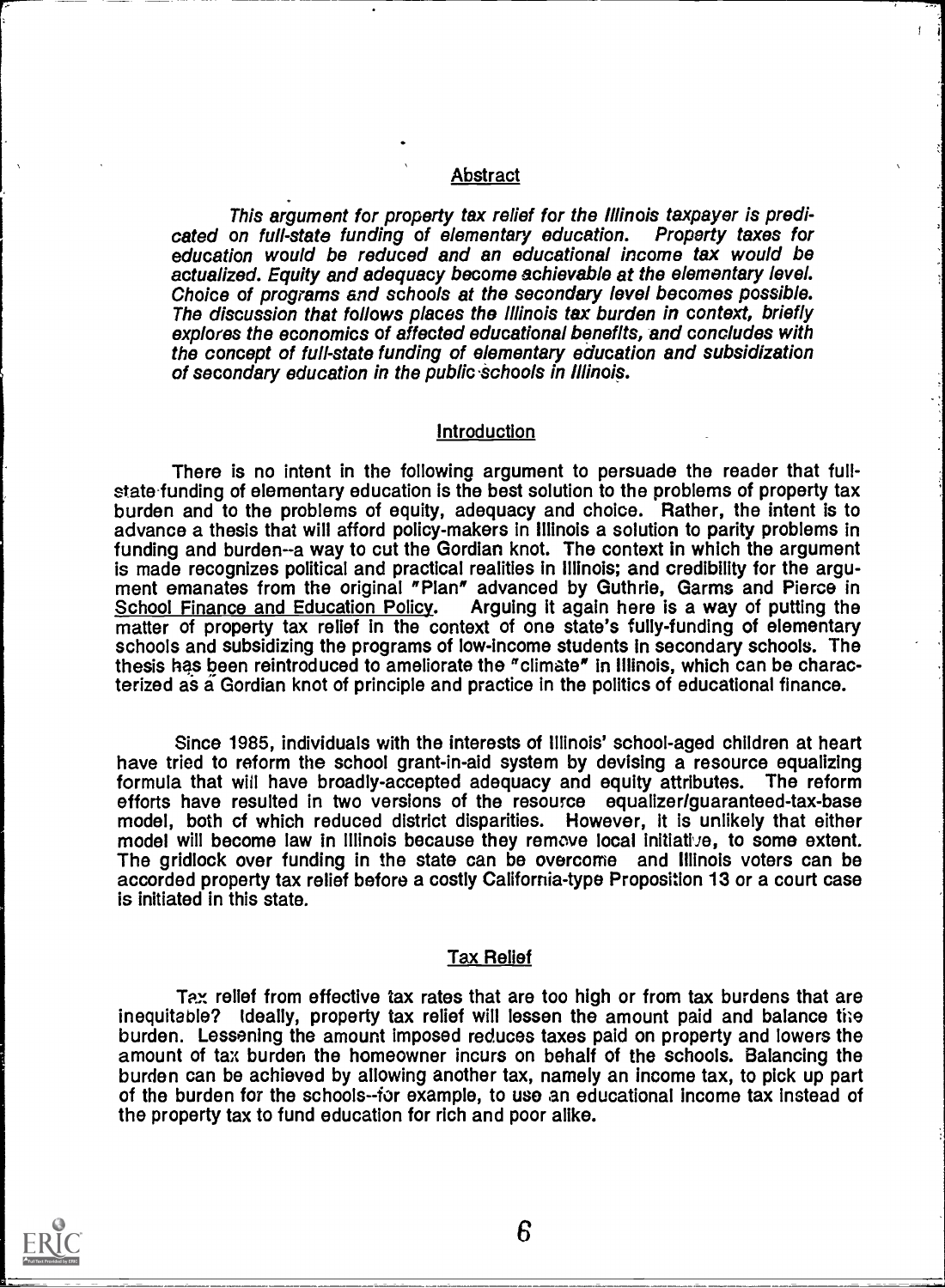Nonetheless, property tax relief is lower taxes on a person's land and home. It can be accomplished by lowering the assessed value of the property, lowering the effective tax rate on the property, limiting the amount of tax paid on the property, discounting the property value, or rebating some or all of the tax. (Another, albeit unusual, way to provide tax relief is for someone else to provide the money to pay the tax. For example, the Town of Ohio, Illinois, does that for its new homeowners, through a foundation funded with local business contributions. The foundation pays a family an amount equal to three-to-five years of property taxes, as an incentive to relocate and to buy a home in Ohio, IL.)

The only way to permanently lift the property tax burden for Illinois schools is to shift the funding in whole or in part to a tax on income. This might appear to be only "smoke and mirror" relief since the taxpayer still pays, to the department of syenue in Springfield instead of to the local county treasurer. The chief advantage of this shift is that, regardless of where a child happens to attend elementary school in Illinois, the child will receive a uniform, adequate education, prescribed by the state and fully paid for by the state. The high schools would be supported by the local property tax to the extent that each community deems adequate and appropriate. Not all communities will support the same type of high school program, because, presumably, communities will support secondary school programs to meet different social and vocational needs.

### Illinois in Context

It is helpful to see a perspective of the State of Illinois and its relation to other states with respect to the taxpayer burden. According to the May 1989 newsletter of the Taxpayers' Federation, Illinois' state and local tax burden per \$1,000 of personal income had been moderate. "The [total] burden in Illinois is 8.6 percent lower than the average for the fifty states. Illinois is somewhat higher in property taxes than the averages for the Great Lakes states, the industrial states, and the U.S. states. . . It is significantly lower in income taxes when compared to these three groups. Illinois' low-rate, broadbased state income tax is the 'key ingredient to [the State's] moderate tax burden and favorable tax climate." The amount of taxes paid per \$1,000 oi personal income ranked Illinois 33rd among the 50 states. (U.S. average taxes per \$1,000 personal income, \$114.79; Illinois, \$106.15) The per capita tax burden of an Illinois taxpayer ranked the state 17th and dropped it below the national average [U.S. average state and local taxes per person, \$1,664.54; Illinois, \$1,650.21]. The following table of tax amounts and Illinois' ranking among the 50 states was taken from the Taxpayers' Federation's newsletter. The numbers in parentheses are Illinois' rank among the 50 states.

| Personal Income tax   |           | $$17.19$ $(13)$ |
|-----------------------|-----------|-----------------|
| Sales tax             |           | 18.91(13)       |
| Property tax          |           | 1.24<br>(5)     |
| Utility tax           |           | $3.26$ (3)      |
| Motor Fuel tax        | 4.11(10)  |                 |
| Vehicle License       | 3.22(4)   | 7.33            |
| Corporate Income      | 4.53(10)  |                 |
| Corporate License     | $-41$ (9) | 4.94            |
| Other forms of tax    |           | 5.06            |
| Total tax per \$1,000 |           | \$57.93         |

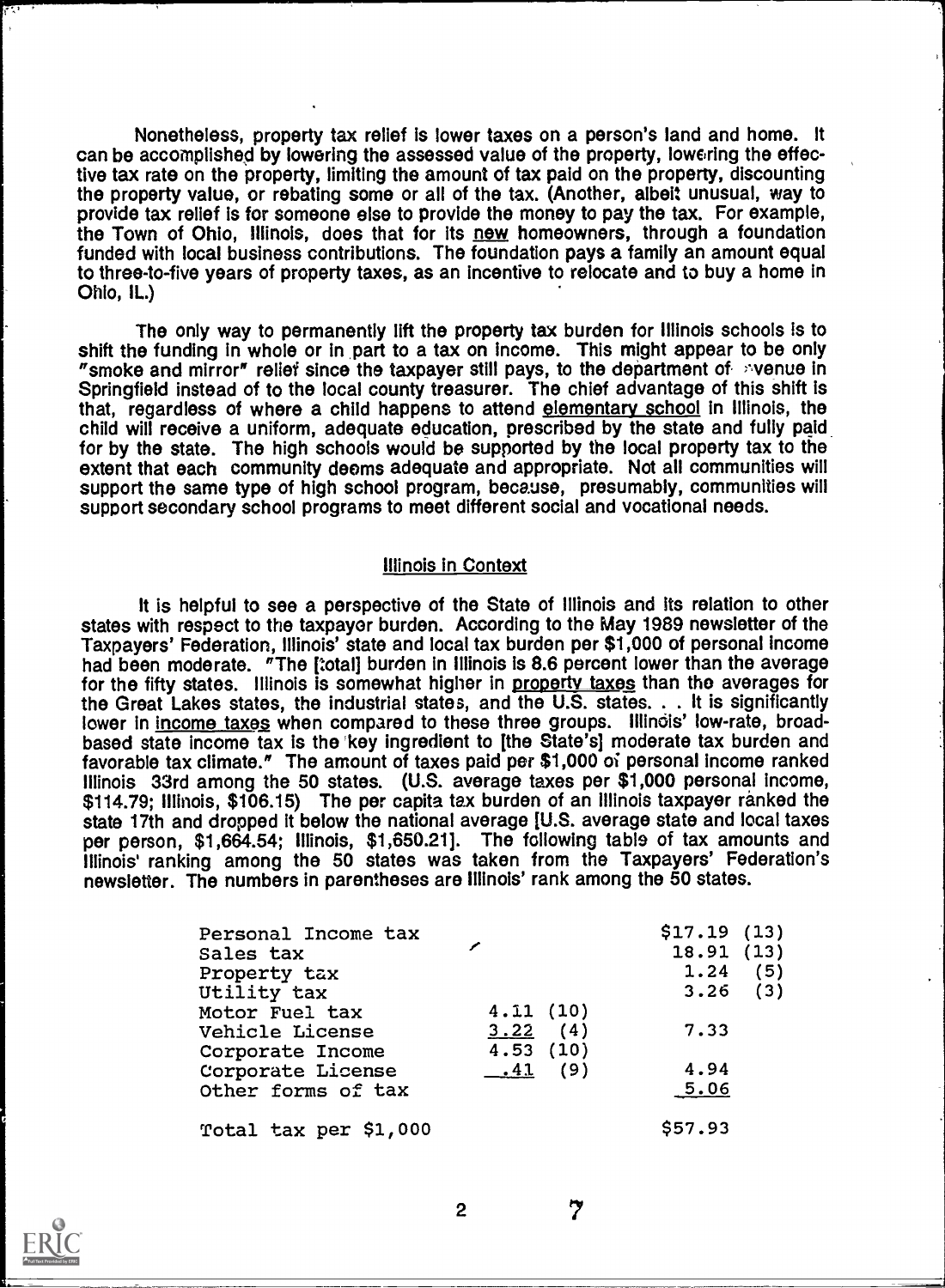|                  |               |                       | Tax Per<br>Capita | Prop Tax/<br>Total Tax | Rank<br>Among<br><u>Fifty</u> |
|------------------|---------------|-----------------------|-------------------|------------------------|-------------------------------|
| <b>States</b>    | Total Tax     | Population<br>(1,000) | (\$)              | (%)                    |                               |
|                  | $($ \$1,000s) |                       |                   |                        |                               |
|                  |               |                       |                   |                        |                               |
|                  |               | 1967                  |                   |                        |                               |
|                  | 1,118,623     | 10,958                | 102.08            | 66.8                   | 43                            |
| Illinois         | 476,730       | 5,065                 | 94.12             | 57.8                   | 32                            |
| Indiana          | 856,007       | 8,673                 | 98.70             | 52.6                   | 25                            |
| Michigan<br>Ohio | 1,038,129     | 10,610                | 97.84             | 65.9                   | 40                            |
| Wisconsin        | 460,220       | 4,211                 | 109.29            | 66.4                   | 41                            |
|                  |               |                       |                   |                        |                               |
|                  |               | 1977                  |                   |                        |                               |
| Illinois         | 2,241,593     | 11,434                | 196.05            | 55.1                   | 34                            |
| Indiana          | 756,789       | 5,446                 | 138.96            | 44.7                   | 23                            |
| Michigan         | 1,848,662     | 9,202                 | 200.90            | 49.1                   | 28                            |
| Ohio             | 1, 713, 250   | 10,795                | 158.71            | 53.0                   | 32                            |
| Wisconsin        | 974,011       | 4,631                 | 210.32            | 59.1                   | 41                            |
|                  |               | 1987                  |                   |                        |                               |
|                  |               |                       |                   |                        |                               |
| Illinois         | 3,405,775     | 11,582                | 294.06            | 56.5                   | 42                            |
| Indiana          | 1,316,794     | 5,531                 | 238.08            | 37.0                   | 18                            |
| Michigan         | 4,291,557     | 9,200                 | 466.47            | 59.3                   | 43                            |
| Ohio             | 2,822,108     | 10,784                | 261.69            | 44.8                   | 27                            |
| Wisconsin        | 2,007,664     | 4,807                 | 417.65            | 60.7                   | 45                            |

## A COMPARISON OF PROPERTY TAXES IN THE GREAT LAKES REGION' FOR THREE FISCAL YEARS

 $\Delta$ 



 $\delta$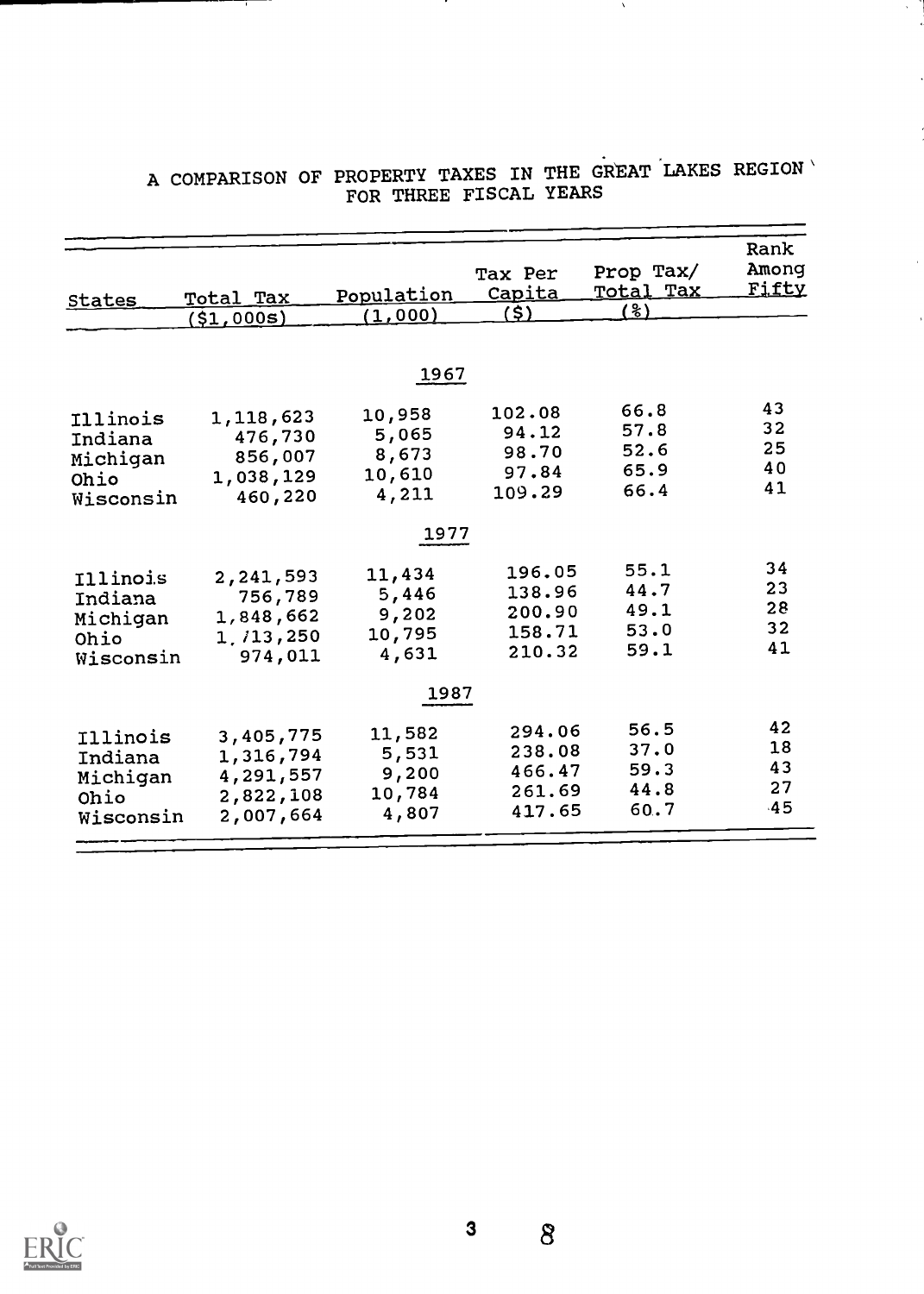In the July 1989 issue of the Taxpayers' Federation's newsletter; an analyst<br>wrote, "Four counties [in Illinois] having the highest residential tax burdens also have<br>the lowest percentages of nonresidential properties in t

The effective tax rate on a piece of property is the amount of the taxes expressed<br>as a percent of the market value of the property. A home that would sell for \$100,000,<br>with a property tax bill of \$2,000 has an effective

Tax rates have been lowered by homestead exemptions. A home with a market value of \$100,000 and an assessed value of \$33,333 (33%), would be lowered by \$3,500 with a homestead exemption to \$29,833 (29.833% of market value

A uniform statewide tax rate has been proposed in two models that were considered by the Illinois General Assembly. Ostensibly they would have provided relief for taxpayers in districts where the operating tax rate was abo

House A with market value at \$320,000 and taxes at \$5,400 has an effective tax rate that is 1.6875% (5400/320000).

House B with market value at \$92,000 and taxes at \$1,900 has an effective tax rate that is 2.0652% (1900/92000).

The local school operating tax rates for these two homes were 5.90% and 3.65%, respectively. The statewide tax rate for the prototypes was 3.50%.

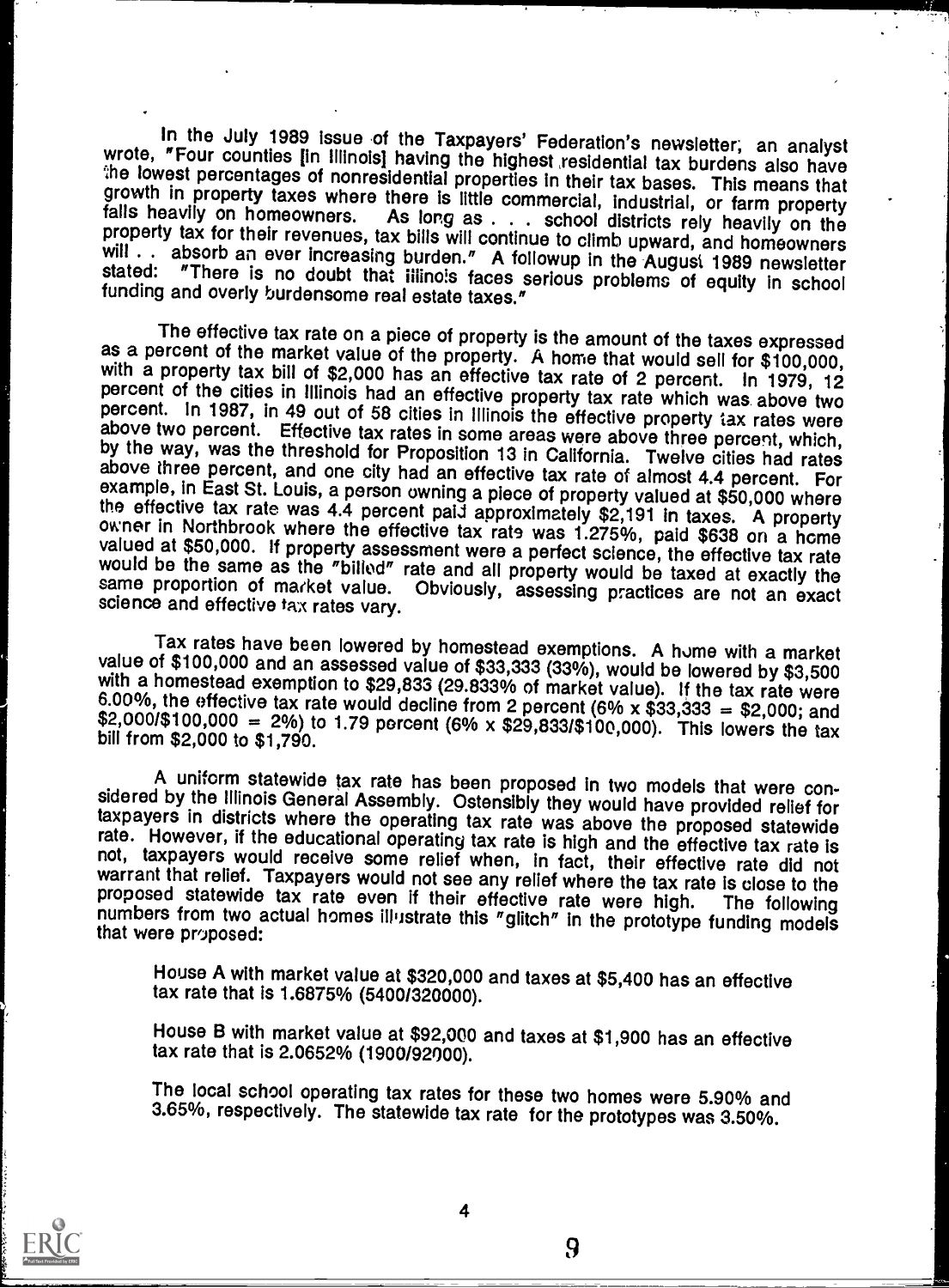The taxpayer in House A was to receive tax relief of approximately \$2,196 (5.90% reduced to 3.50%, or 2.40%; 2.40% divided by 5.90% times \$5,460 equals \$2,1'96) The House B taxpayer was to receive a tax reduction of approximately  $$78$  (3.65-3.50 = .15; .15/3.65x1900 = 78).

If the proposed rate were imposed, the effective tax rates would have been 1% for House A and 2% for House B.

This odd outcome of the well-intentioned prototype would lead some to the conclusion that, "The general property tax ... is beyond all doubt one of the worst taxes ... It imposes double taxation on one man and grants [almost] entire immunity to the next" (Webb, et al). The effective tax rate is the only way to get a handle on the parity problem; it also twists the Gordian knot of confusion even tigher.

Recently, the Illinois income tax was raised to 3% and homeowners were given<br>ditional property tax deduction on their state income tax. The deduction was an additional property tax deduction on their state income tax. welcomed, but it was not relief from property tax; taxpayers will pay the same property tax. They may pay less income tax (if their income stays the same). A political gambit was employed to make the income tax increase less objectionable.

### Trade-Offs and Benefits

Property tax relief is a complicated policy formulation process. Consequences can bite one in the backside if attempts at it are ill conceived. Should educational efficiency and reduced costs be the means by which tax relief can be accomplished? Are trading-off educational benefits or finding other sources of revenue more acceptable or more agreeable means for providing relief for the homeowner and taxpayer?

First, consider the benefits, direct and indirect, that education provides--the return-on-investment, so to speak. Education is the process by which the knowledge and skills and cultural values of society are passed on from generation to generation. Education increases productivity and economic growth. Society will invest in education up to the point where investing in something else pays bigger dividends--a rate of return. The rate-of-return to an individual for having had an elementary education is approximately 100%; for society, in general, it is 15%. The rate-of-return for a secondary education is 16% for the individual and 13% for society. Obviously, education pays exceptional dividends on the property tax investment. Education broadens employment possibilities and increases the likelihood that workers will remain employed. Educated individuals perform more independently, make better use of leisure time, are informed consumers, and manage their personal assets better. Education is related to wellness and longer life. In short, there are benefits for the individual, for communities and for society, in general. The rate-of-return at the elementary level is substantial enough to have broad appeal. At the secondary level, the rate-of-return has specific value to the individual and to the community.

Nearly everyone has an opinion about whether schools are efficient. (MacArthur/Spencer monograph #11 deals with this subject and more empirical studies on the topic are under way as part of that series.) Considering the payoff of investment in education, it appears that the money is exchanged for value that does not depreciate and that provides lifelong benefits. Since the amounts that are invested at the elementary level are returned 100%, schools at that level are good investments! Through the efforts of teachers and administrators, the most-education-for-the-buck is being achieved, more often than not. There are two areas where the efficiency of investment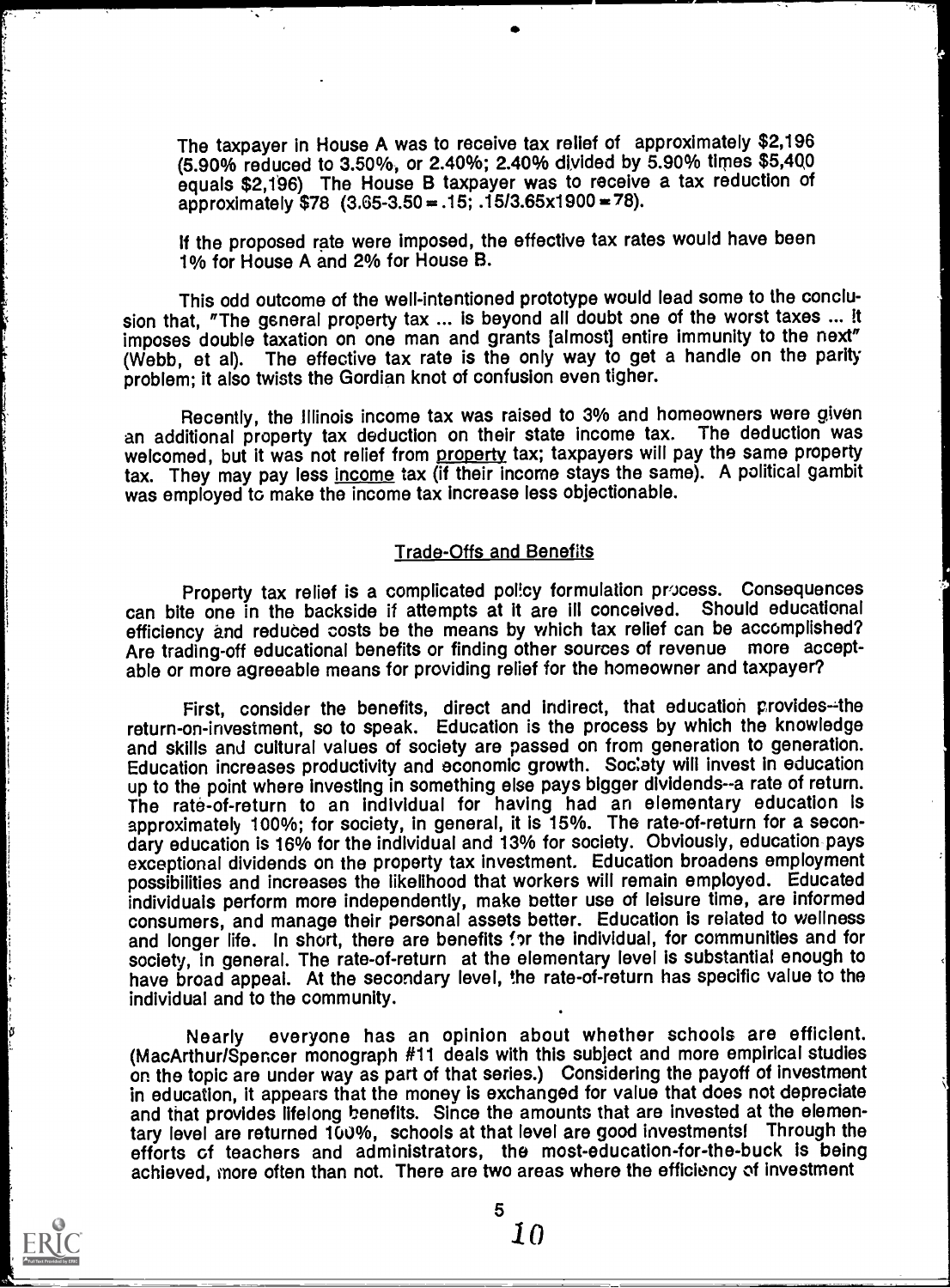could be enhanced: in technology and in staffing. Technology could increase the impact of specialists and experts in all fields of education through interactive television, communication, computers, etc. Technology would retain rural and sparsely-populated schools as viable educational systems.

Differentiated : taffing and variations in class size in schools are further areas where additional efficiencies could be achieved. In differentiated staffing, teachers with unique skills and disciplines perform in extended capacities: in large-group teaching, in mentoring new and less experienced teachers, and in curriculum development. Teachers serve the educational programs in ways that take advantage of their skills, level of development and abilities. Differentiated staffing delivers the program in an level of development and abilities. Differentiated states the program in an organizational framework which is different from the one that is the norm now; a framework that could be more efficient through increased class sizo in appropriate disciplines, and cost less. In order for lasting efficiencies and increased productivity to materialize in restructured organizations and teaching systems, the individuals involved must be afforded participation in the policy deliberations that ultimately determine the environoment of their work.

t

Increased class size has the potential of lowering costs and, subsequently, the burden of support borne by the taxpayer. Increasing class sizes across the board has burden of support borne by the taxpayer. Increasing class increases. As teachers' salaries and benefits have risen, positions were cut to create "new" money for salary increases. A more rational approach to achieve efficiencies-through-cost-reduction is through differentiated staffing. Assigning more students to some teachers, lessening their ancillary workloads, and devising organizational methods that would enable other<br>teachers at various developmental levels to contribute are better wavs to achieve cost efficiency than are generalized cuts in staff. Very likely, future research in illinois may show that "optimum" class sizes are too high in some locations and too low in other locations. That is, there may well be no single "optimum" class size.

## Change in Support

A wise friend in government once asked me, "What will happen if this proposed policy initiative is not implemented?" I have found it a good practice to ask myself that question from time to time in developing arguments such as this. My answer is that the consequences are either a taxpayer backlash, like Proposition 13 in California, or costly litigation like the Kentucky and Texas cases, or both.

Switching the source of support for education from the property tax to the income tax would shift the burden mere to the individual taxpayer. Currently, this is the incidence of burden between individuals and corporations for the property and income taxes:

|                           | Individual | Corporation |  |
|---------------------------|------------|-------------|--|
| <b>Property Tax</b>       | 55%        | 45%         |  |
| $\ln$ : $\sin \theta$ Tax | 83%        | 17%         |  |

This fact has not boen lost on business organizations in Illinois.

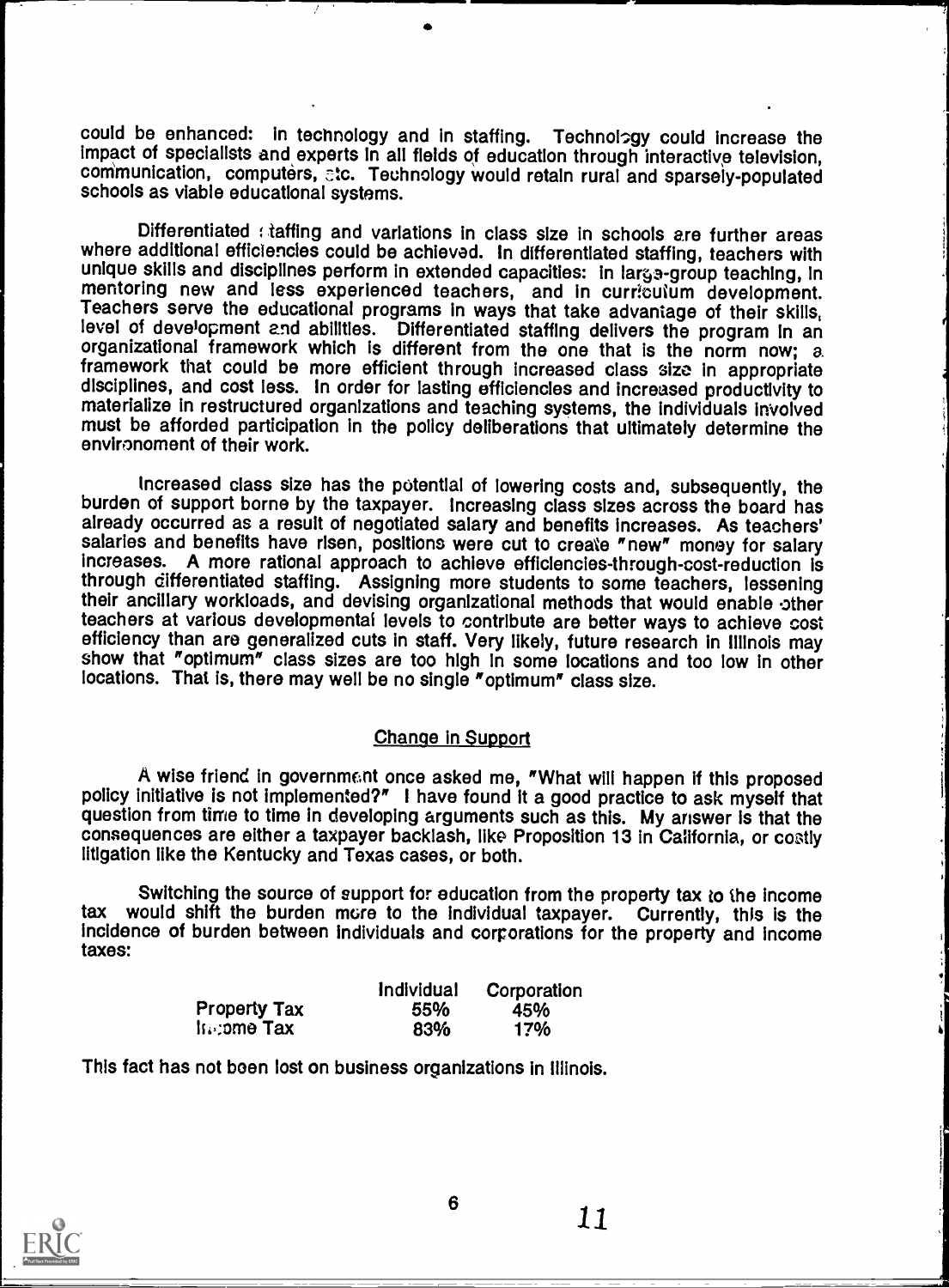If the revenue were equal to the appropriations for education, a special statewide income tax for education would require a tax of about 2% on the income base. The businesses could and, undoubtedly, would escape the impact by shifting the incidence to the consumer, lncluding consumers in other states. It would be necessary to limit the deducations taken by a business to reduce its tax liability.

Utilizing the most current available data, this shift would look roughly like this:

| <b>Cost for Elementary Education</b>  | \$4,006,784,739  |  |
|---------------------------------------|------------------|--|
| General State-aid Appropriation (GSA) | 2,650,000,000    |  |
| <b>Additional GSA from Income Tax</b> | 1,346,784,739    |  |
| Approximate increase in support       | 50%              |  |
| Cost for High School Education        | \$2,648,263,652  |  |
| <b>Property Tax Revenue</b>           | 3,905,267,404    |  |
| <b>Property Tax Relief</b>            | $-1,257,003,752$ |  |
| Approximate decrease in support       | 32%              |  |

Individual income tax would rise from 3% to 3.9%.  $\,$  Corporate income tax would rise  $\,$ from 4.8% to 6.3%.

To support just the elementary schools would require an educational tax rate of less than 2%. Three-fourths of Illinois' students are educated in the elementary schools, at about two-thirds of the cost of the average Illinois high school student. Individuals<br>and corporations would nay a property tax and an income tax for education. The and corporations would pay a property tax and an income tax for education. property tax would support the secondary program and the income tax would support the elementary program, and subsidize the secondary program through grants to families where the desired high school program proved to be appropriate but not affordable. The property wealth per pupil is the major disequalizing factor, as it always has been. Even in a plan that realigns educational policy and tax burden there still remains the problem of raising sufficient revenue in some communities for adequate and desirable educational programs.

Districts will want dollar-for-dollar exchange for the lost property tax and the repiacment grant-in-aid. Any change or shift in reliance on a reverue source must result in a predictable, continual and fair level of school funding. Since there has been a growing dependence on funding that shifts the cost of current operations from current revenue to long-term bonded debt, the need for a swift change is essential.

The "Golden Rule" states "He who has the gold, rules." Full state funding of elementary schools might mean more policy decisions from Springfield. There might be less incentive for efficiencies at the local level, as a consequence of loss of local  $inv_{\sigma}$ , vement and control over policy.

Under a system of full-state support of elementary education, some, but not all, of the property tax burden would be lifted from the taxpayers in all Illinois school districts. The state would fully fund the elementary schools and partially fund the high schools. The local taxpayers would not supplement the cost of operating the elementary school program. The state would assume that financial burden and would prescribe the total program at the elementary level. The state might have to fund a more costly statewide

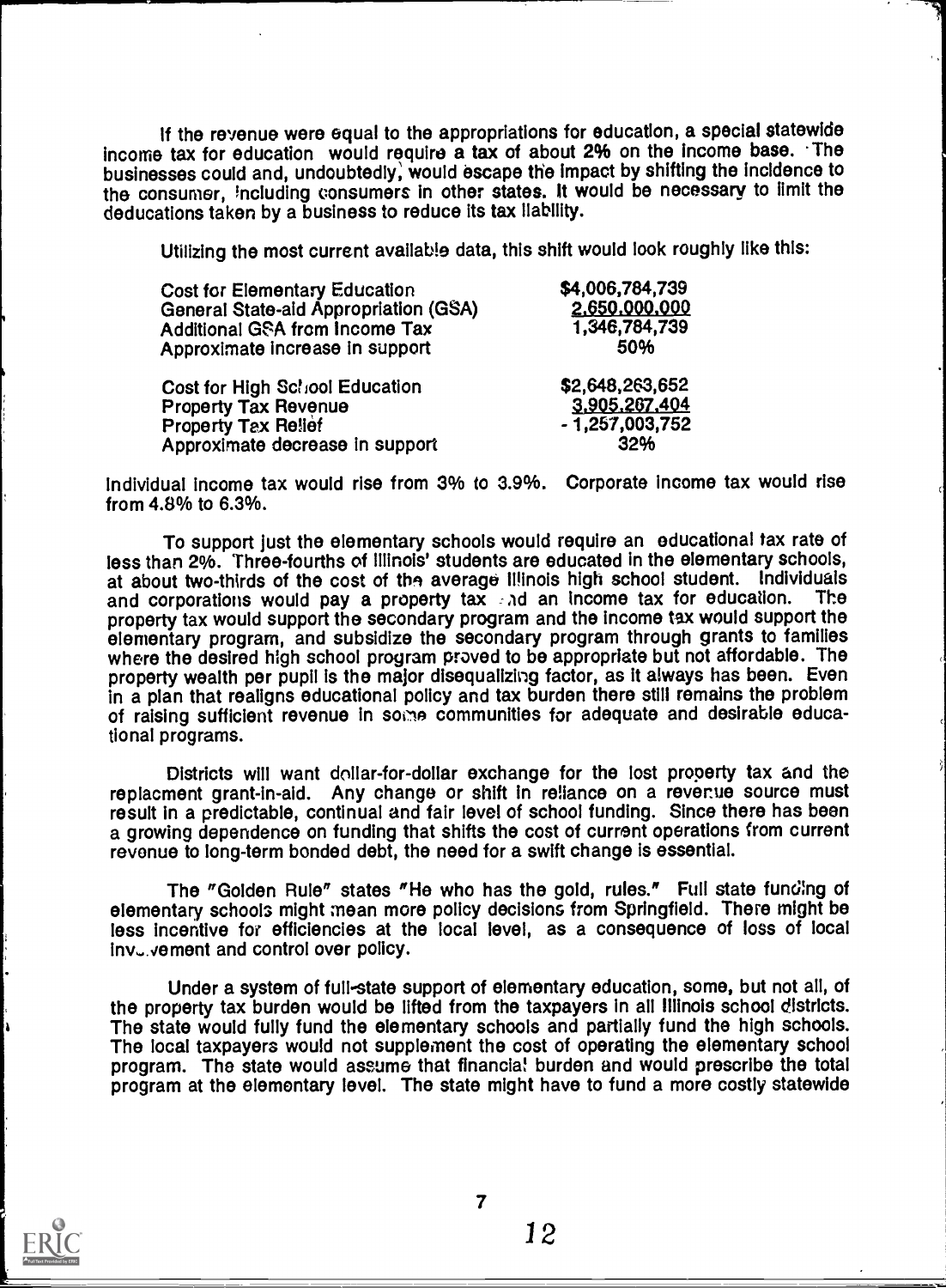program than is the case now because the objective would be "to raise all the ships in the bay," to increase all elementary programs that are below the median. The state's contribution would scale back at the secondary level and local property taxes would step in to support the secondary programs, and local boards would prescribe the secondary educational policies. Policy-making would be commensurate with the ievel of support: state policy would equalize the elementary programs and, apart from a basic or minimally adequate high school program, local policy would determine the funding at that level.

The burden of support shifts. The state corporate and individual income tax for education increases to a level that puts Illinois on a par taxwise with it neighbors. The model has the potential of placing Illinois in a more advantageous position educationally than its neighbors. Without complete simulation of the model it is difficult to determine exactly how the financial parameters would be affected. It would appear from preliminary estimates that the property tax relief would be about ten percent and the incc. te tax increase would be below the aforementioned educational income tax of two percent. The ball park figure of a total 4.5 percent personal income tax is certainly adequate to do the job and such a level would not put Illinois' tax rate ahead of other states. This same figure has been mentioned as the "target" level in several other recent fiscal policy proposals for Illinois. Whether or not it can be achieved by legislative action alone or whether it will take both litigation and legislation are open questions.

Elementary education forms values and basic skills that become the fabric and texture of society and culture for individuals. If fully-funded, state policy would shape programs at the elementary level; and, it can be argued, that it should shape these program because the greatest amount of social benefits are derived from elementary education. If fully-funded at the local level, the secondary educational program would shape vocational, professional, and social intersais that reflect local needs. Not the least of the "selling points" of this model is that it retains a "market mechanism" at the secondary level with considerable local choice, but removes local choice at the elementary level in order to achieve equity and adequacy goals.

This model addresses the existing dual district structure in Illinois and could easily accommodate the unit district structure. Unit districts may not be felicitous educational organizations nor even be economically efficient. Illinois might want to encourage larger high school districts and, in some cases, smaller, more homogeneous elementary districts-in other words, dual districts instead of unit districts.

This concept of full-funding for elementary programs in Illinois probably would have to be phased in with a continuation of the income tax surcharge to determine if the program is workable. Whethor it achieves the desirable academic policy objectives and taxpayer equity that this argument has adopted as basic principles is the paramount question. It is possible to conceive of a model that offers "almost full-state assumption" at the elementary level and continues partnership funding at the secondary level. Various computer simulations suggest various percentages of funding by the state. For example, one might want to try 51% state support at the secondary level and 81% state support at the elementary level. This model would not achieve strict equity goals at the elementary level because wealthier elementary districts would continue to raise more from local sources than would poor elementary districts. However, at 80%, state support would be more equitable than that which presently exists. There is no doubt that allowing some local "enrichment" would make the proposal more attractive to General Assembly representatives from the wealthier elementary districts and would likely provide a smoother path for thls proposal from concept to enactment into law.

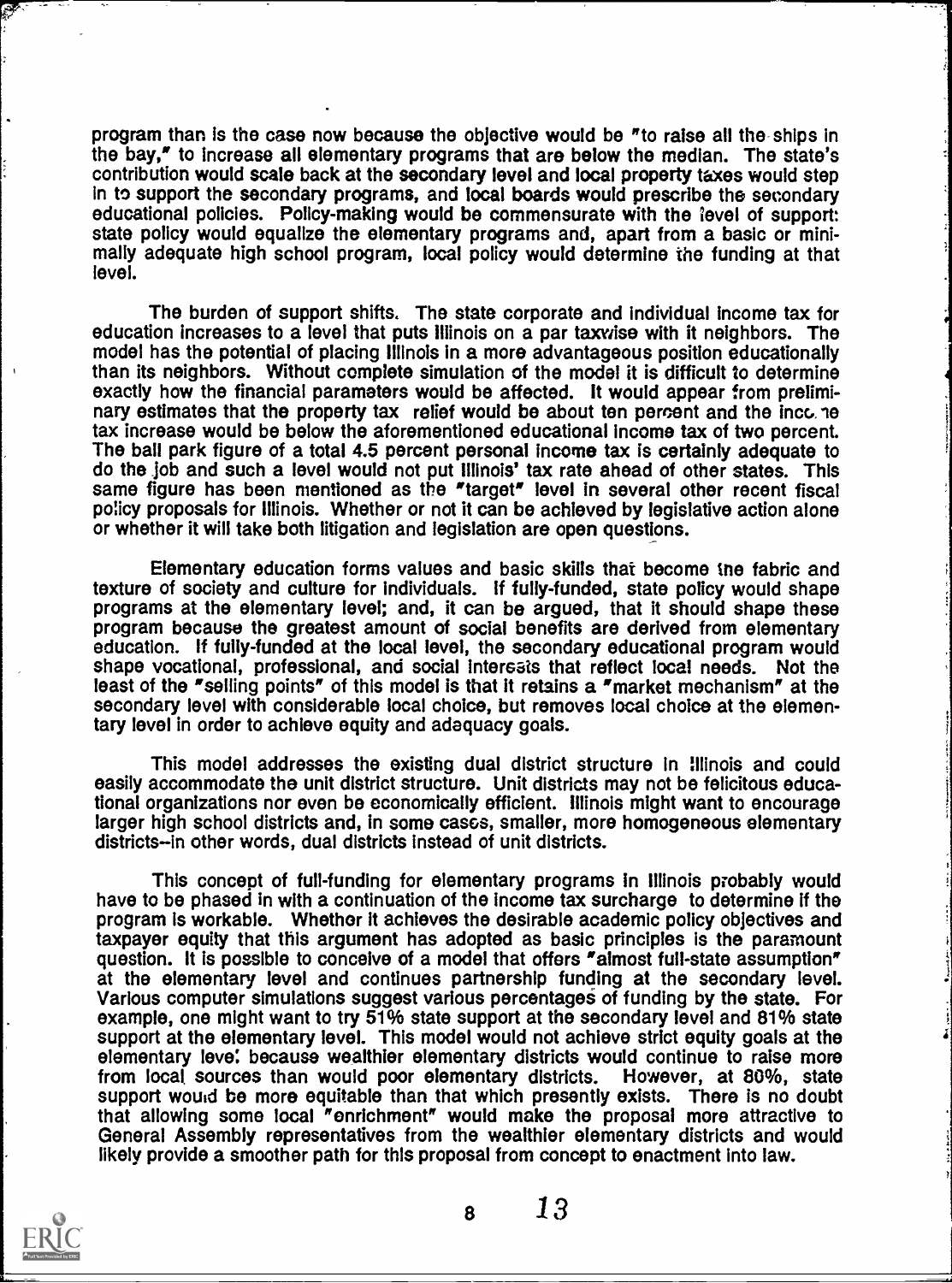## Sources Consulted

Belletire, Michael. Speech at the Administrators'Round Up. Departrnont of Educational Administration and Foundations, Illinois State University, Normal, IL. Spring 1989.

Behrend, Bruno. "Voice of the People." Chicago Tribune.

- Burris, Roland W. 'News? December 29, 1988. Springfield, IL: Comptroller's Office, State of Illinois.
- Guthrie, James W. Garms, Walter I, and Pierce, Lawrence C. School Finance and Education Policy. 2nd ed. Prentice Hall, 1988.
- Jones, Thomas H. Introduction to School Finance. MacMillan Publishing Co.: New York. 1985.

Mandeville, Robert. Speech at the IASBO Conference. Springfield, IL. Spring 1989.

Taxpayers' Federation. Tax Facts. Play 1989, Vol. 42, No.4.

Taxpayers' Federation. Tax Facts. July 1989, Vol. 42, No. 6.

Webb, McCarthy and Thomas. Financing Elementary and Secondary Education.

Wood, R. Craig. 'Tax Structure & Distribution of Revenue by State." Presentation at ASBO Conference, October 1988, Detroit.